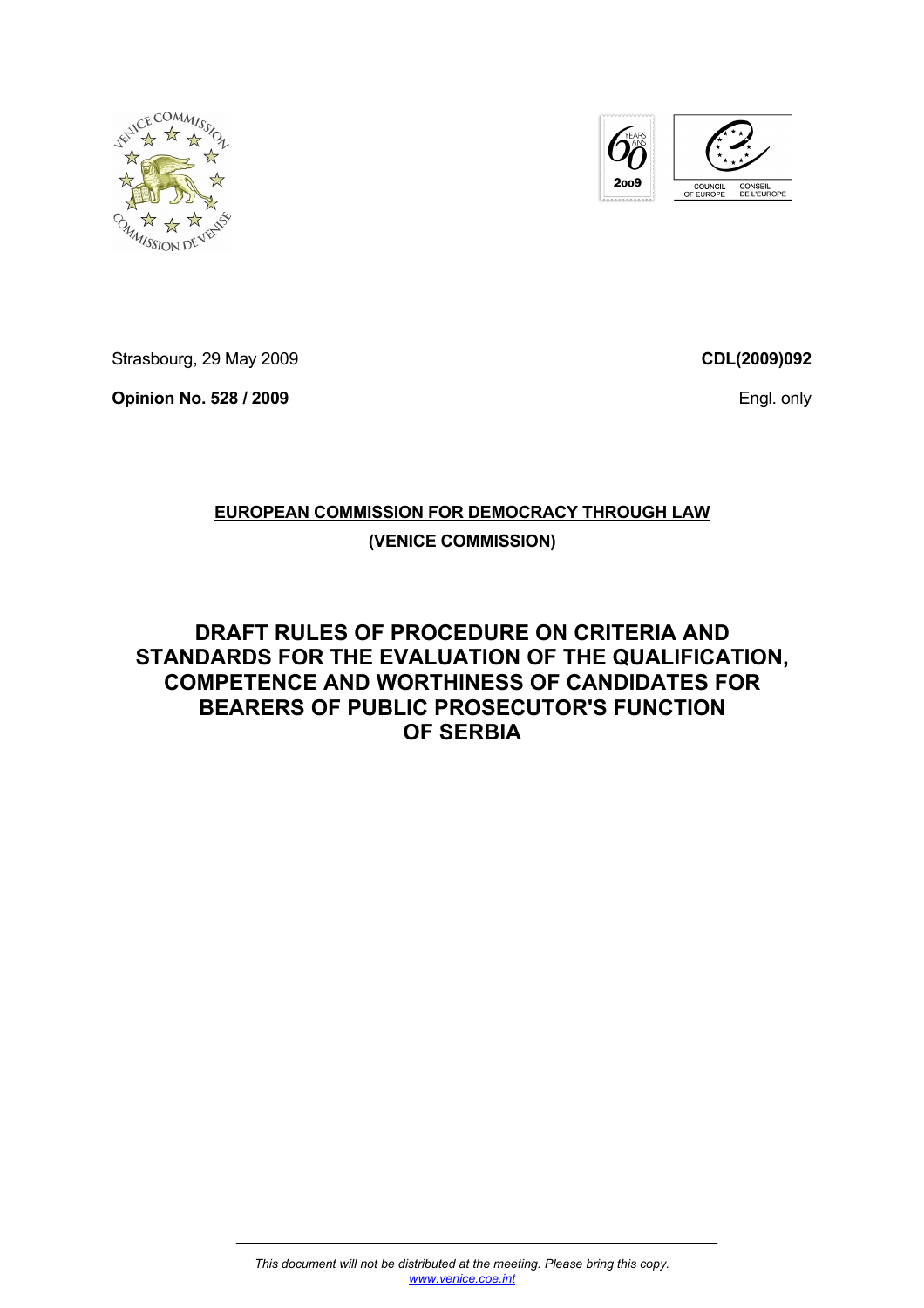Pursuant to Article 82, paragraph 1 of the Law on Public Prosecutors (*Official Gazette of the Republic of Serbia*, No 116/08) and Article 13 of the Law on the State Prosecutorial Council, the State Prosecutorial Council (*Official Gazette of the Republic of Serbia*, No 116/08), pronounces

## **RULES OF PROCEDURE ON CRITERIA AND STANDARDS FOR EVALUATION OF QUALIFICATION, COMPETENCE AND WORTHINESS OF CANDIDATES FOR BEARERS OF PUBLIC PROSECUTOR'S FUNCTION**

### **Chapter I General provisions**

#### *Subject and purpose of the Rules of Procedure*

#### **Article 1**

**(1)** The Rules on Criteria and Standards for Evaluation of Qualification, Competence and Worthiness of Candidates for Bearers of Public Prosecutor's Function (hereinafter the Rules) relates to the election of Public Prosecutors and Deputy Public Prosecutors pursuant to Article 129 and 131 of the Law on Public Prosecutors (*Official Gazette of the Republic of Serbia*, December 22, 2008) who are elected or nominated pursuant to the Law on Public Prosecutors (*Official Gazette of the Republic of Serbia*, No 63/01, 42/02, 39/03, 44/04, 51/04, 61/05, 46/06 and 106/06) and Law on Organisation and Responsibility of Bodies of State in the Procedure against War Crimes (*Official Gazette of the Republic of Serbia*, No 67/03, 135/04, 61/05 and 101/07), and who are on the date of constitution of the State Prosecutorial Council bearers of the public prosecutor's function, as well as to the election of Public Prosecutors and to the first election of Deputy Public Prosecutors.

**(2)** The Rules denote objective and distinctive criteria, certifiable and comparable standards, and regulate impartial and control-prone process of establishment of qualification, competence and worthiness.

**(3)** Qualification, competence and worthiness represent the basis for candidacy and election of bearers of public prosecutor's function.

#### *Establishment of qualification, competence and worthiness*

#### **Article 2**

**(1)** Qualification is established based upon: general expert knowledge and possession of particular knowledge which are of importance for performing the function of public prosecutor.

**(2)** Competence is established based upon: demonstrated capability in application of expert knowledge and undertaking of procedural actions, demonstrated professional skill, analytical thinking, capability of opinion and decision making, skill in explanation of legal positions, quality of written and oral expression, communication skills, and capability for team work.

**(3)** Worthiness is established based upon the reputation the candidate has in the professional surrounding, through his/her behaviour within the performance of public prosecutor's function and outside it.

#### *Establishment of degree of criteria fulfilment*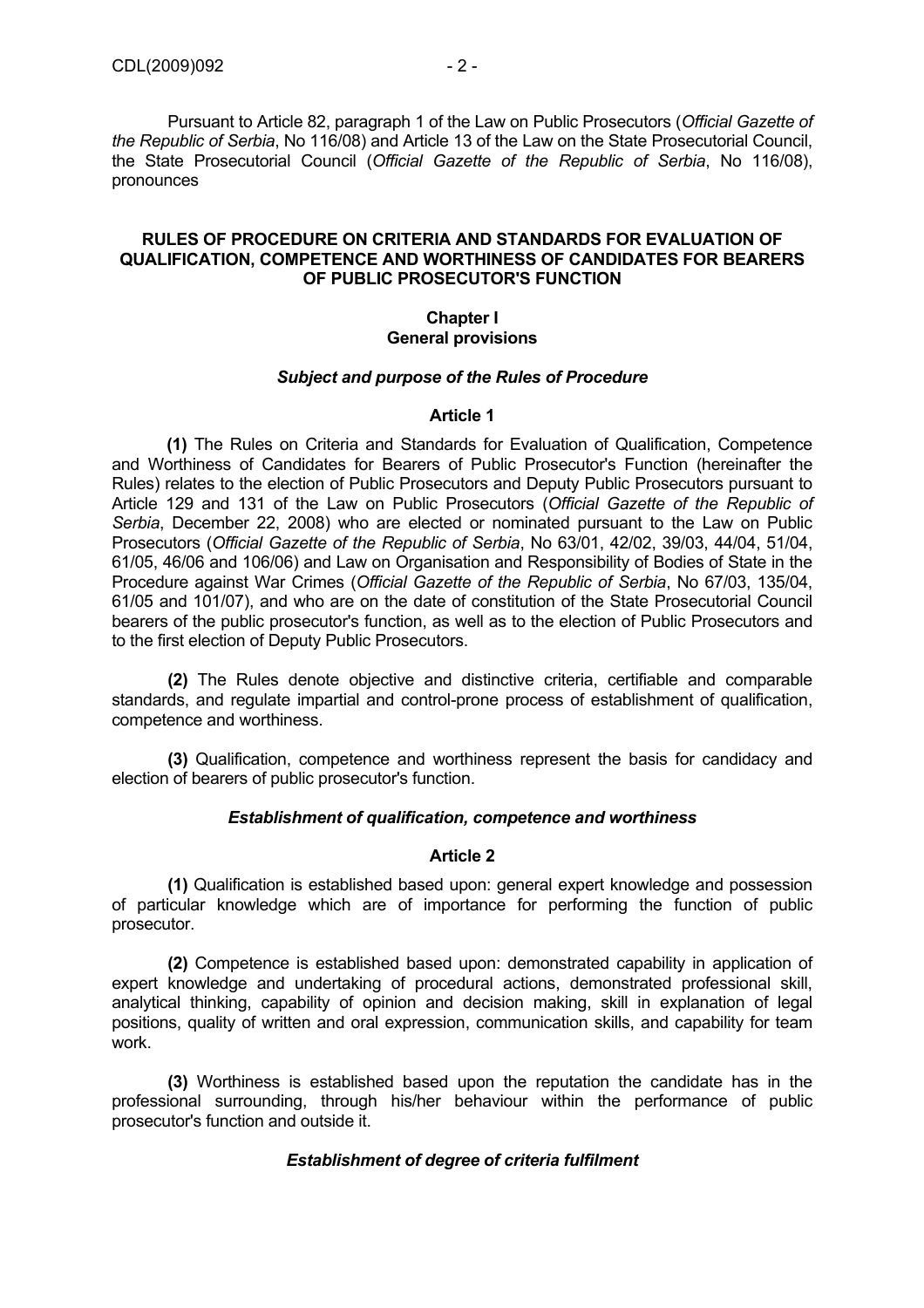#### **Article 3**

**(1)** The degree of meeting criteria for evaluation of qualification, competence and worthiness is denoted by the provisioned standards and is demonstrated by grades.

**(2)** The grade is an indicator of expertise and qualification of Public Prosecutor and Deputy Public Prosecutor in the performance of public prosecutor's duty.

**(3)** The grades are:

- does not satisfy,

- does satisfy,

- does satisfy for promotion.

#### *Evaluation of qualification, competence and worthiness*

#### **Article 4**

**(1)** Evaluation of qualification, competence and worthiness of a bearer of public prosecutor's function is the task of State Prosecutorial Council.

**(2)** The State Prosecutorial Council obtains data and opinions from bodies and organisations the candidate worked at, pursuant to Article 80 paragraph 2 of the Law on Public Prosecutors.

**(3)** The State Prosecutorial Council obtains data on a candidate from the official evidence of public prosecutors offices the candidate worked with in the past three years.

#### *Establishment of average standard*

#### **Article 5**

**(1)** The State Prosecutorial Council is obliged, within three months from the day of its constitution, to establish and announce the average standard number of: cases received and decisions rendered by each individual bearer of public prosecutor's function and category of prosecution office within the period of past three years.

**(2)** The average number for municipal prosecutor's office is established in relation to all the municipal prosecutors' offices in the area of immediately higher district public prosecutor's office, and is calculated for each of the past three years, by adding the total number of rendered decisions of municipal prosecutors' offices in the territory of immediately higher district prosecutor's office; thus obtained number is then divided by the sum of number of bearers of public prosecutor's function to whom the cases were assigned.

**(3)** The average number for district prosecutor's office is established in relation to all the district prosecutors' offices in the area of the Republic, and is calculated for each of the past three years, by adding the total number of rendered decisions of district prosecutors' offices; thus obtained number is then divided by the sum of number of bearers of public prosecutor's function to whom the cases were assigned.

**(4)** The average number for the Republic Prosecutor's Office is established according to the data of this office, by adding the total number of rendered decisions for each case type separately, thus obtained number is then divided by the sum of number of bearers of public prosecutor's function for each case type.

# *Explanation of expressions*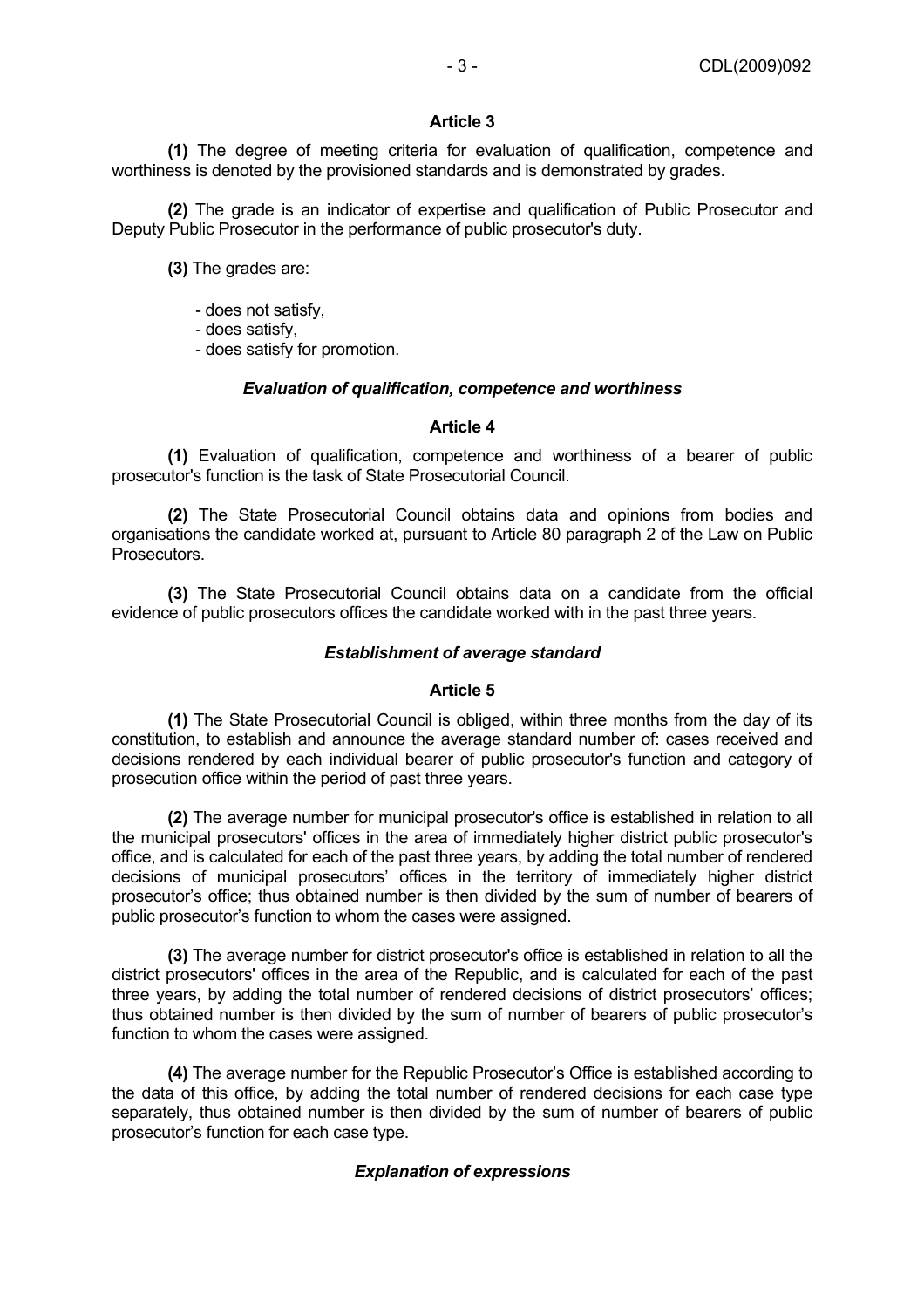# **Article 6**

**(1)** Expressions in the Rules of Procedure have the following meaning:

**(2)** The decision rendered represents a procedurally relevant position of prosecutor, which comprises: decision to dismiss offence charges, motion for conducting an investigation, motion for extending investigation against new person, motion for stay of investigation, indictment, motion for indictment, motion for security measures against insane persons, motion for temporary process against a minor, adopted motion for dismissal of process against a minor due to purposelessness of criminal prosecution, motion for rendering of criminal sanctions against a minor, and in KTR cases registered official remark.

**(3)** Particularly complex cases and particularly complex jobs are the cases or jobs that are pronounced as such by justified decision of the Public Prosecutor.

# **Chapter II**

# **Criteria for evaluation of Deputy Public Prosecutor who are, on the day of the constitution of the State Prosecutorial Council, bearers of the public prosecutor's function**

# *Generally on criteria for evaluation of Deputy Public Prosecutor and their division*

# **Article 7**

**(1)** Criteria for evaluation of qualification and competence in the work of Deputy Public Prosecutor are as follows:

- efficiency in procedure,
- demonstrated expertise,
- capability demonstrated in undertaking procedural action, quality of written and oral expression and skilfulness in deposition of legal positions,
- adoption of new knowledge, application of new responsibilities, expert proficiency and training,
- relation to and cooperation with co-workers, court and other bodies of state, organisations and participants in the proceedings..

**(2)** Criteria are divided into quantitative and descriptive:

- quantitative criterion is represented by efficiency in procedure;

- descriptive criteria are: demonstrated expertise; demonstrated capability in undertaking of procedural actions, quality of written and oral expression and skilfulness in disposition of legal views; adoption of new knowledge, application of new responsibilities, expert proficiency and training; relation and cooperation with co-workers, court, other bodies of state, organisations and participants in the proceedings;

**(3)** Realisation of descriptive criteria is determined according to the data in the past three years.

# *Efficiency in procedure*

# **Article 8**

**(1)** Evaluation of efficiency in procedure is conducted in the following manner: data from evidence of public prosecutor's office related to the number of decisions rendered by bearer of public prosecutor's function are compared with data on average number of decisions rendered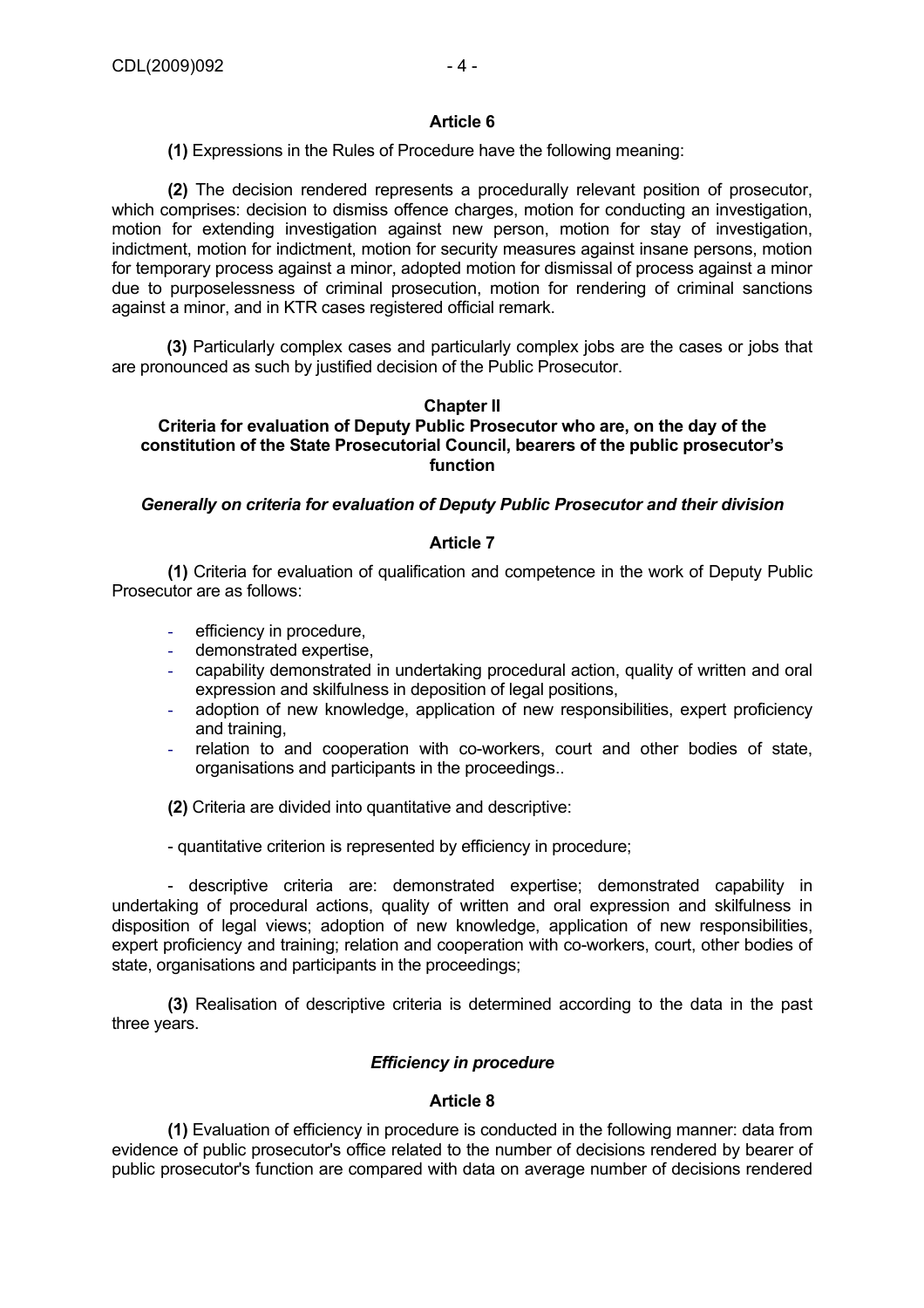in regard to the individual bearers of public prosecutor's function, pursuant to Article 5 of these Rules.

**(2)** Degree of criteria fulfilment:

A bearer of public prosecutor's function, who rendered the following number of decisions, is graded as:

- up to 50% of average number ...... does not satisfy;
- between 50 and 120% of average number ........ does satisfy;
- more than 120% over the average number ....... does satisfy for promotion..

**(3)** Bearer of public prosecutor's function, who worked on the particularly complex problems or performed particularly complex duties within the public prosecutor's office, but realised up to 50% of the average standard, is to be graded as "does satisfy"; the one who realised between 50% and 120% of the average standard is to be graded as "does satisfy for promotion".

**(4)** The grade pursuant to paragraph 3 of this Article has to be particularly justified.

### *Demonstrated qualification*

#### **Article 9**

**(1)** The grade on demonstrated qualification of the bearer of public prosecutor's function is based upon the assessment of degree of complexity of cases he/she was allocated with, work with interns and associates, demonstrated general expert knowledge which is necessary for the quality performance of function and expert knowledge from special areas of importance for the work in public prosecutor's office.

**(2)** Establishment of grade is provided based upon notification and remarks by the public prosecutor or notes and objections in the course of verification of his/her work, as well as foundations of objection to one's work.

**(3)** Data from paragraph 2 are presented to the Collegium by the Public Prosecutor.

**(4)** Degree of criteria fulfilment:

A bearer of public prosecutor's function who, within the period of evaluation:

- does not demonstrate expert knowledge; has numerous and substantial objections or is evaluated as possessing ground for numerous objections to his/her work ……….. does not satisfy;

- demonstrates necessary expert knowledge; his/her work is not surrounded by substantial objections ……………………. does satisfy;

- demonstrates above the average expert knowledge; high degree of expert knowledge in special areas of importance for the work of public prosecutor's office; works on particularly complex cases; works with interns and associates; works within complex projects of training….……does satisfy for promotion.

**(5)** Evaluation from paragraph 4, item 3 of this Article has to be particularly justified.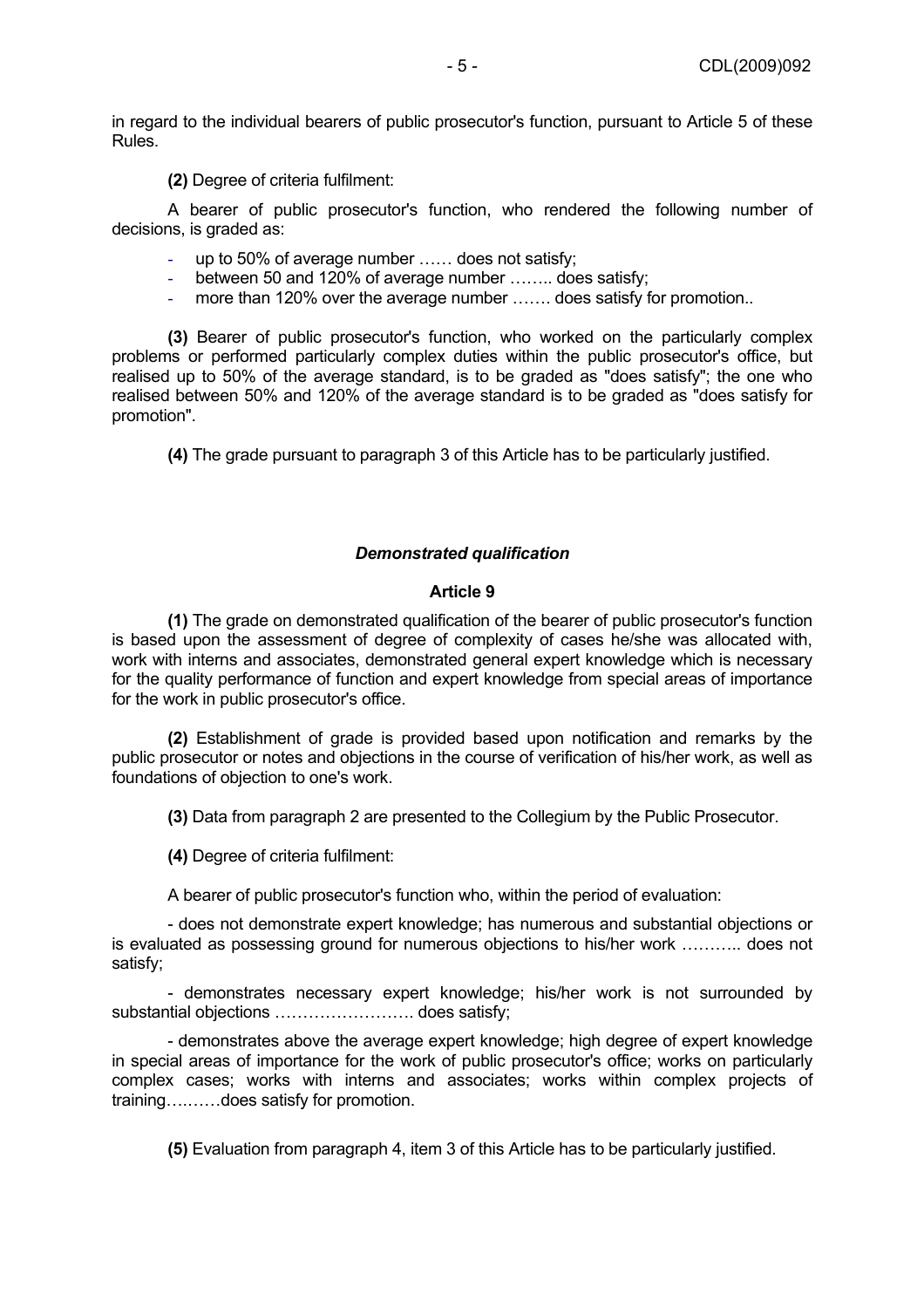# *Demonstrated competence in undertaking of procedural actions, quality of written and oral expression and capability in justification of legal positions*

# **Article 10**

**(1)** Evaluation of competence demonstrated in undertaking of procedural actions, quality of written and oral expression and capability in justification of legal positions is performed based upon: realised leadership role in pre-trial procedure; adaptation to the concrete process situation; initiative in procedure; capability of presentation of indictment act and contribution to the procedure efficiency; preciseness, literacy and intelligibility of acts, quality of oral expression, skill of participation in expert arguments and argumentation of legal positions.

**(2)** Establishment of evaluation is provided based upon observation or objection of Public Prosecutor, or observation or objections in the course of work review, as well as the substantiality of objection to candidate's work.

**(3)** Data from paragraph 2 are presented to the Collegium by the Public Prosecutor..

**(4)** Degree of criteria fulfilment:

A bearer of public prosecutor's function who, in the period of evaluation,

- does not realise leadership role in pre-criminal proceedings, has no initiative, gets many objections on precision in the course of review, as well as on literacy and intelligibility of disposition; has low level of explanation skills, is inactive in process, exposes in nonunderstanding manner and without expert arguments, does not adjust to changes in procedural situations ……………………………….. does not satisfy;

- keeps the leadership role and initiative in pre-trial procedure at satisfactory level; gets rare objections on preciseness, literacy, intelligibility and justification of submissions; active in court proceedings in sufficient measure; successfully participates in expert debate; disposition is understandable and expertly supported; adjusts to changed procedural situations ………………………………………….… does satisfy;

- realises the leadership role in an extremely qualitative manner in pre-trial procedures; shows extremely high degree of initiative; preciseness, literacy, intelligibility and justification of acts at extremely high level; extremely active in court proceedings and extremely successfully participates in the debate; dispositions of extreme expert quality; adjusts to new procedure situations extremely well; actively contributes to the efficiency of procedure ….. does satisfy for promotion..

**(5)** If the data from case file on bearer of public prosecutor's function, who is evaluated, do not provide enough grounds for establishment of evaluation pursuant to paragraph 2 of this Article, or if the data from case file are insufficient or unclear, Public Prosecutor can collect other or control existing data in order to get more objective evaluation..

# *Adoption of new knowledge, application of new responsibilities, expert education and training*

# **Article 11**

**(1)** Evaluation of adoption of new knowledge, application of new responsibilities, expert education and training is done based upon: readiness to adopt new knowledge, results accomplished in the application of new responsibilities, participation in expert education and training, as well as proficiency in work with new and information technologies.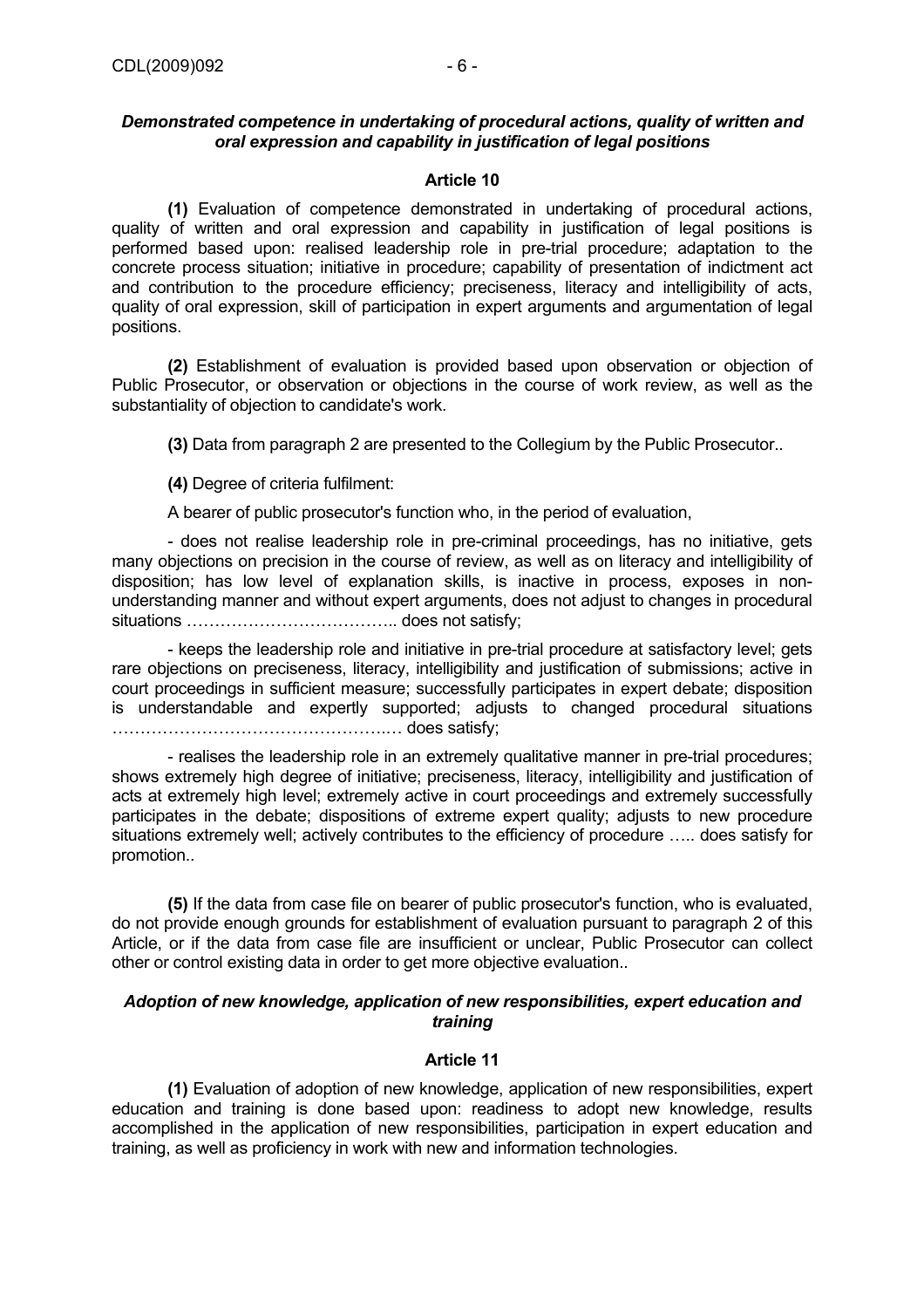**(2)** Establishment of evaluation is done based upon: data on active participation in trainings and seminars at home and abroad; completed specialist courses in areas of expertise relevant for his/her work; based upon published expert and scientific work in relevant periodicals, or expert and scientific publications; academic titles obtained in the relevant scientific area, as well as on data on application of new responsibilities (Articles 236, 237 of the Law on Criminal Procedure as well as Articles 58, 62 and 70 of the Law on Minor Perpetrators of Criminal Acts and Criminal-Legal Protection of Minors), as well as on use of new and information technologies.

**(4)** Evaluation of proficiency in the work with new and information technology is established based upon the data on computer and internet use, use of electronic database of legal regulations and court practice, internal programmes of prosecution and network of prosecutors office, where cases and data are kept in electronic format.

**(5)** Degree of criteria fulfilment:

Bearer of public prosecutor's function who, during the period of evaluation,

- refuses training, does not apply new responsibilities and does not use information technologies …………does not satisfy;

- participates in training, applies new responsibilities, uses computer and electronic databases at his/her disposal …… does satisfy;

- actively participates in training, applies new responsibilities, publishes expert and science papers in relevant periodicals, publishes a monography from relevant expert or scientific area, possesses an academic title from the relevant scientific area, successfully presents expert issues at relevant conferences with international participation, uses computer and e-form data base at his/her disposal …..…. does satisfy for promotion..

#### *Relation to and cooperation with co-workers, court and other bodies of state, organisations and parties*

#### **Article 12**

**(1)** Evaluation of relation to and cooperation with co-workers, court and other bodies of state, organisations and parties is based upon: cooperation and professional relation towards other bearers of public prosecutor's function; readiness for exchange of opinion and extending of expert help; professional relation towards prosecutors' assistant, interns and employed, towards judges and employees of court, towards the court, other bodies and state and organisations with public authority, cooperation with professional and expert organisations, as well as with organisations that work in the area of interest for performance of function of public prosecution; attitude towards parties, respect of personality and dignity of parties in process and undertaking of measures for prevention of discrimination.

**(2)** Establishment of evaluation is done based upon observation or objection of Public Prosecutor, or observation and objections in the course of work review, as well as upon the foundation for complains related to one's work.

**(3)** Public Prosecutor will present the Collegium with certain data from paragraph 1 of this Article, which are at his/her disposal due to his/her capacity.

**(4)** Degree of criteria fulfilment:

Deputy Public Prosecutor who, in the period of evaluation,

- does not cooperate with other bearers of public prosecutor's function and does not exchange expert opinion; does not extend expert help and is in constant conflict with other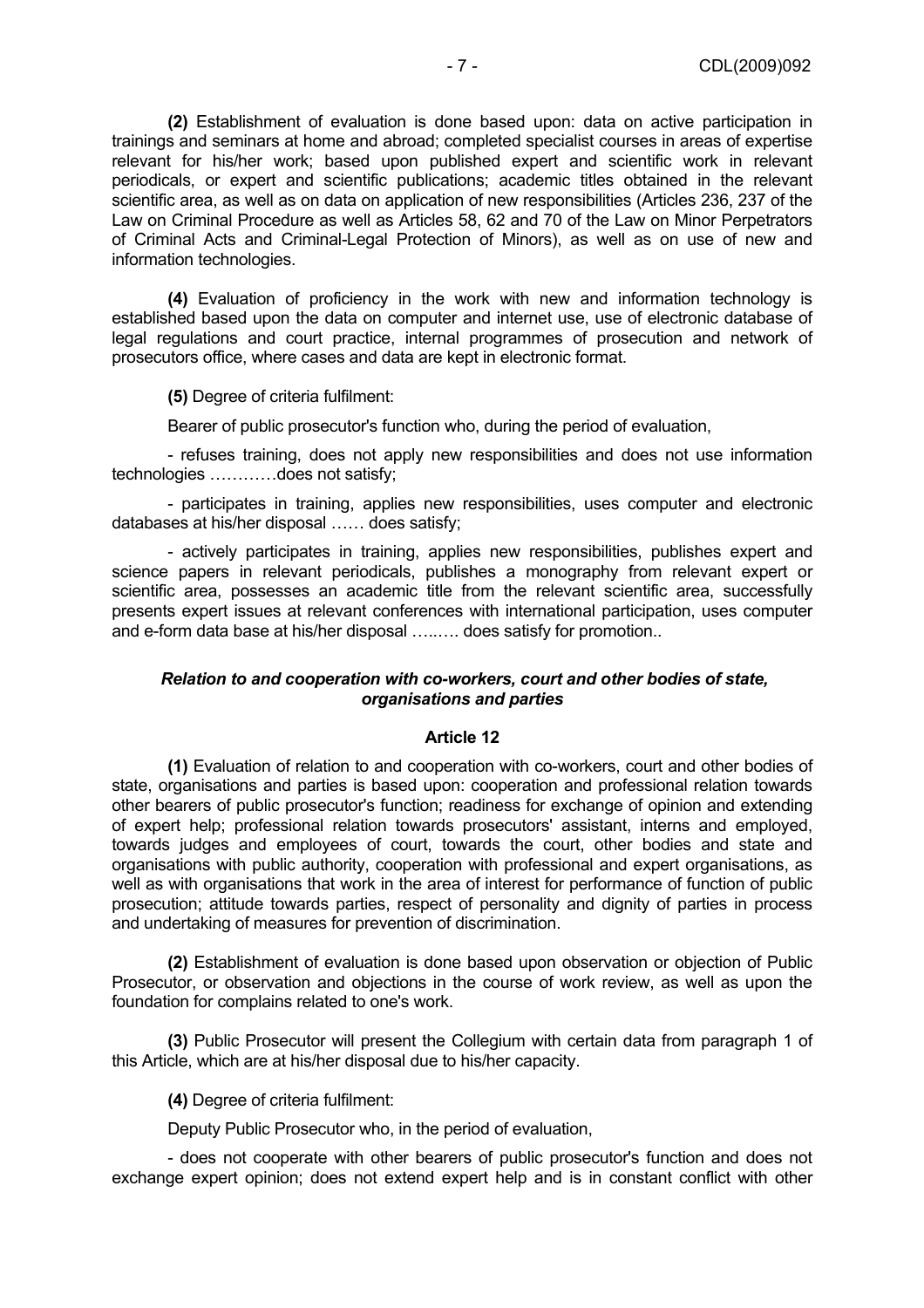bearers of public prosecutor's function and other employees; relates unprofessionally towards judges and court employees; does not cooperate with court and other bodies of state; extremely unprofessionally acts in relation to parties, does not cooperate with professional and expert organisation, as well as the organisations dealing with issues of importance for performance of public prosecutor's functions when necessary; does not respect personality and dignity of parties in process and does not undertake measures to prevent discrimination, or, in general, seriously breaches the reputation of public prosecutor's office with his/her behaviour ………… does not satisfy

- cooperation with other bearers of public prosecutor's function is at the expected professional level; exchanges expert opinion and provides expert help only if necessary; is not in conflict with employees; relation towards court, judges and court employees at the desired professional level; degree of cooperation with other bodies of state at professional level; cooperates with professional and expert organisations, as well as with organisations dealing with issues of importance for performance of public prosecutor's function when necessary; communicates with parties at professional level …..…. does satisfy;

- cooperation with other bearers of public prosecutor's function at high professional level; ready to extend help and exchange opinion; prone to team work and cooperation; good professional relations with the employed; relation towards court, judges and court employees at high professional level, as well as cooperation with professional and expert organisations and organisations that deal with issues of importance for performance of public prosecutor's function extremely good; highly professional cooperation with parties, with respect of their personalities and dignity, and, in general rises the reputation of public prosecutor's function at higher level …………………….... does satisfy for promotion.

**(5)** Deputy Public Prosecutor, who, apart from regular duties performed in satisfactory manner, performs the duties of head of department or Deputy Public Prosecutor who is allocated to deputise the public prosecutor by yearly schedule, is evaluated as "does satisfy for promotion"..

#### *Worthiness of Deputy Public Prosecutor*

#### **Article 13**

**(1)** Evaluation of worthiness is done upon the collection of moral characteristics a deputy public prosecutor should possess, as well as upon his/her behaviour in accordance to those characteristics, which protect the reputation of public prosecutor's office.

**(2)** Establishment of evaluation is done based upon possession of moral characteristics such as: honesty, conscientiousness, fairness, awareness on social responsibility and demonstrated behaviour in the form of reliability, impartiality, dignity, taking over of responsibility for reputation of prosecution office in public, etc.

**(3)** Degree of criteria fulfilment:

Deputy Public Prosecutor who:

- does not possess to satisfactory degree the characteristics and does not conduct in a manner that would make him/her worthy ............ is unworthy;

- possesses in sufficient measure characteristics and in sufficient manner conducts as worthy ….…is considered worthy.

#### **CHAPTER III**

#### **Criteria for evaluation of Public Prosecutor who are, on the day of the constitution of the State Prosecutorial Council, bearers of the public prosecutor's function**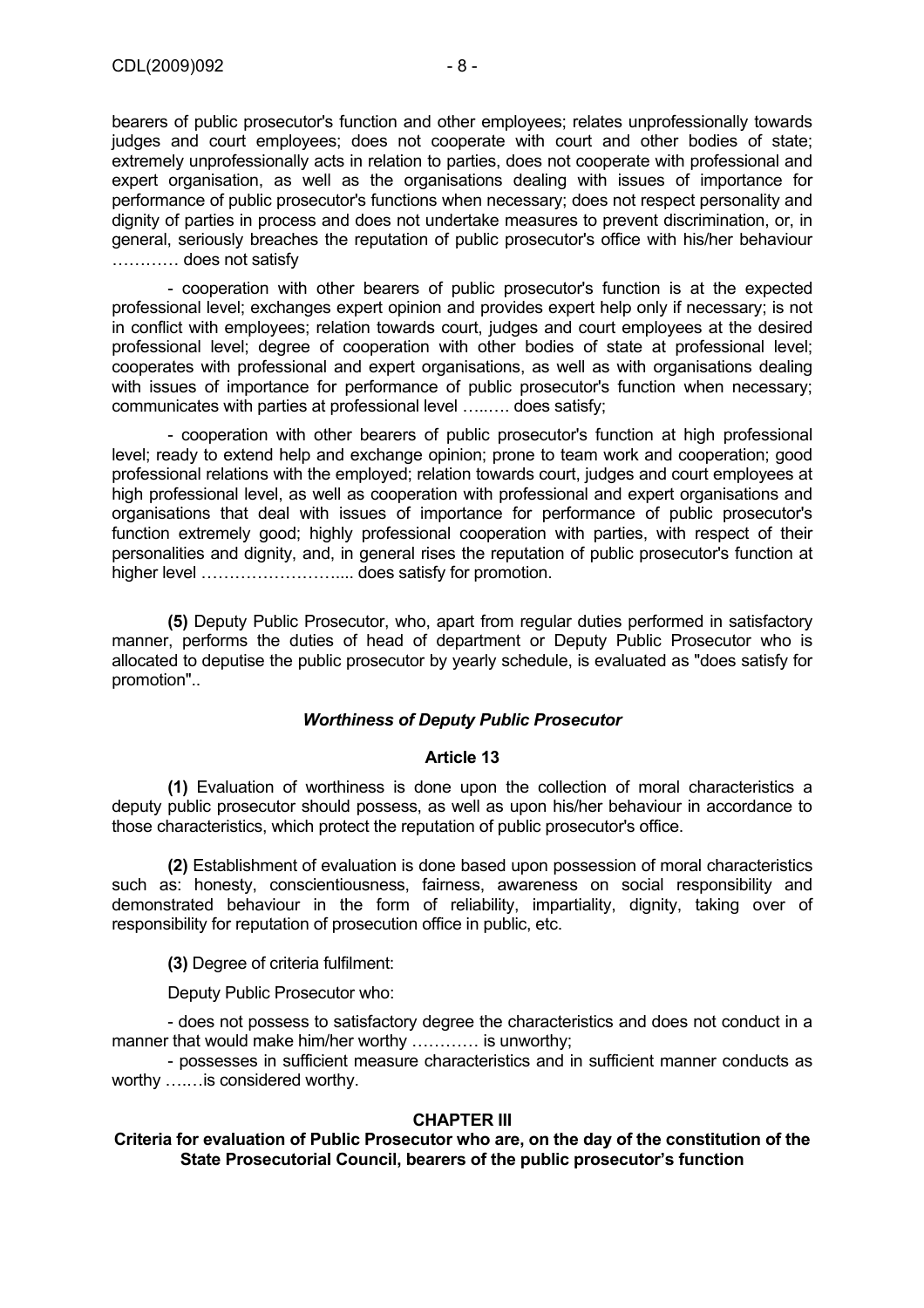# *Generally on criteria for evaluation of Public Prosecutor*

# **Article 14**

 **(1)** Special criteria for evaluation of qualification and competence in the work of Public Prosecutor (hereinafter *special criteria*) are:

- general capacity for heading the public prosecutor's office,

- capacity for realisation of supervision,
- capacity for improvement of work of public prosecutor's office, and
- capacity of crisis situation management.

**(2)** Special criteria are descriptive.

# *General capacity for heading the Public Prosecutor's Office*

# **Article 15**

**(1)** Evaluation of general capacity for heading the public prosecutor's office is done based upon: capability of public prosecutor to manage public prosecutor's office; organisational skills for material, financial, administrative and other activities that provide for regular, exact, timely, impartial and legal work of public prosecutor's office and its organisational units; provision of safety of data as well as ability of target definition and priority tasks in the work of public prosecutor's office; i.e. ability of defining goals and priority tasks in the work of public prosecutor's office; i.e. ability to stimulate bearers of public prosecutor's function and other employees to realise these goals and tasks; general ability of representing the public prosecutor's office and ability of improvement of togetherness within the public prosecutor's office.

**(2)** Establishment of evaluation is done based upon observation or objection of higher public prosecutor, i.e. observation or objections in the course of work review, grounds for complains against his/her work; realised results of work of prosecutor's office, activities of prosecutor in resolution of current issues dealing with the functioning of the prosecutor's office.

**(3)** Data from paragraph 2 are presented to the Collegium by Public Prosecutor and Higher Public Prosecutor.

**(4)** Degree of criteria fulfilment:

Public prosecutor who, in the period of evaluation,

 - shows low level of capability of leadership in public prosecutor's office, does not provide, in adequate manner, correct, precise, timely, impartial and legal work of public prosecutors' office and some of its organisational units; does not posses capability of defining goals and priority tasks in the work of public prosecutor's office, or otherwise does not possess the ability to stimulate bearers of public prosecutor's function and other employees for the realisation of those goals and tasks; does not possess general ability of representing, nor improvement of togetherness in public prosecutor's office ……………………… does not satisfy;

- possesses general capability of leadership in public prosecutor's office at a middle level; provides to fair extent correct, precise, timely, impartial and legal work of public prosecutor's office and some of its organisational units; possesses ability to define goals and priority tasks in the work of public prosecutor's office; i.e. has the ability of stimulating the bearers of public prosecutor's function and other employees for realisation of those goals and tasks; general ability of representation of public prosecutor's office is at a middle level, ability to improve togetherness in public prosecutor's office is at middle level ….………………..….. does satisfy;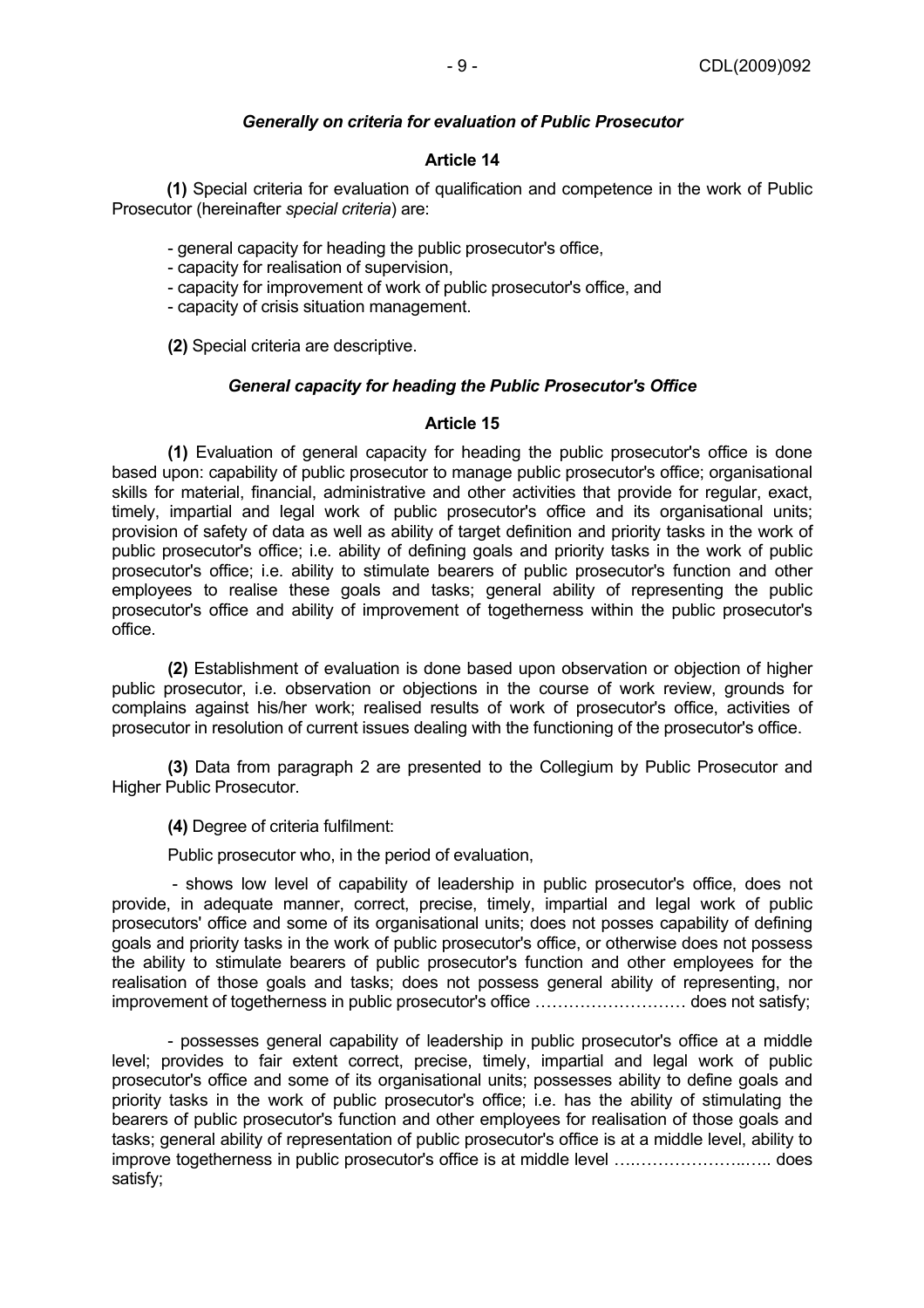- general capability of leadership in public prosecutor's office is at high level; completely provides for correct, precise, timely, impartial and legal work of public prosecutor's office and some of its organisational units; possesses extreme capability of defining goals and priority tasks in the work of public prosecutor's office; i..e.. has particular ability of stimulating bearers of public prosecutor's function and other employees for realisation of those goals and tasks; general ability of representation of public prosecutor's office is at high level; ability to improve togetherness in public prosecutor's office is at high level …………………………… does satisfy for promotion.

# *Capacity for realisation of supervision*

#### **Article 16**

**(1)** Evaluation of capacity for realisation of supervision is done based upon the ability of supervising the work of deputy public prosecutor, civil servants and clerks, and work of lower public prosecutor's offices; ability of recognising and following complex cases, readiness for providing help and giving instructions and advise to deputy public prosecutors and lower public prosecutors, prosecutors' assistants and interns; ability to transfer instructions and information of higher public prosecution to lower public prosecutions, deputies and other employees, as well as the correct and timely decision making on objections and complains on the work of employees.

**(2)** Establishment of evaluation is done based upon observation or objections by higher public prosecutor, or observation or objections in the course of work review and control of grounds for complains for one's work.

**(3)** Data from paragraph 2 are presented to the Collegium by Higher Public Prosecutor..

**(4)** Degree of criteria fulfilment:

Public Prosecutor who, in the period of evaluation,

- does not undertake necessary measures of following and supervising the work; does not possess the ability of recognising and following complex cases to the adequate degree; does not possess the ability or is not ready to provide help and issue instructions and advise to the adequate degree to deputies of public prosecutor and lower public prosecutors, prosecutors' assistants and interns; does not possess, to the adequate degree, the ability of relaying instructions and information of higher public prosecutor to lower public prosecutor, deputies and other employed and does not, as a rule, decide on objections and complains on the work of his employed in a timely and regular manned ………... does not satisfy;

- has few deficiencies in following and supervision of deputy public prosecutors, employees of state, clerks and work of lower public prosecutors; posses the ability of recognising and supervision of complex cases; is ready to provide help and issue instructions and advise in adequate manner to deputies of public prosecutors and lower public prosecutors, prosecutions' assistants and interns; possesses, to fair extent, the ability of transferring instructions and information of higher public prosecutor to lower public prosecutors, deputies and other employed; as a rule, decides in timely and regular manner on complains related to work of his employed, .......................................................... does satisfy;

- completely and regularly follows and monitors the work of deputy public prosecutors, employees of state and clerks, the work of lower public prosecutions; possesses extreme capability and readiness for providing help and giving instructions and advise to deputy public prosecutors and lower public prosecutors, prosecutor's assistants and interns; possesses extreme capability of transferring instruction and information from higher public prosecutor to lower public prosecutions, deputies and other employees; decides in timely and regular manner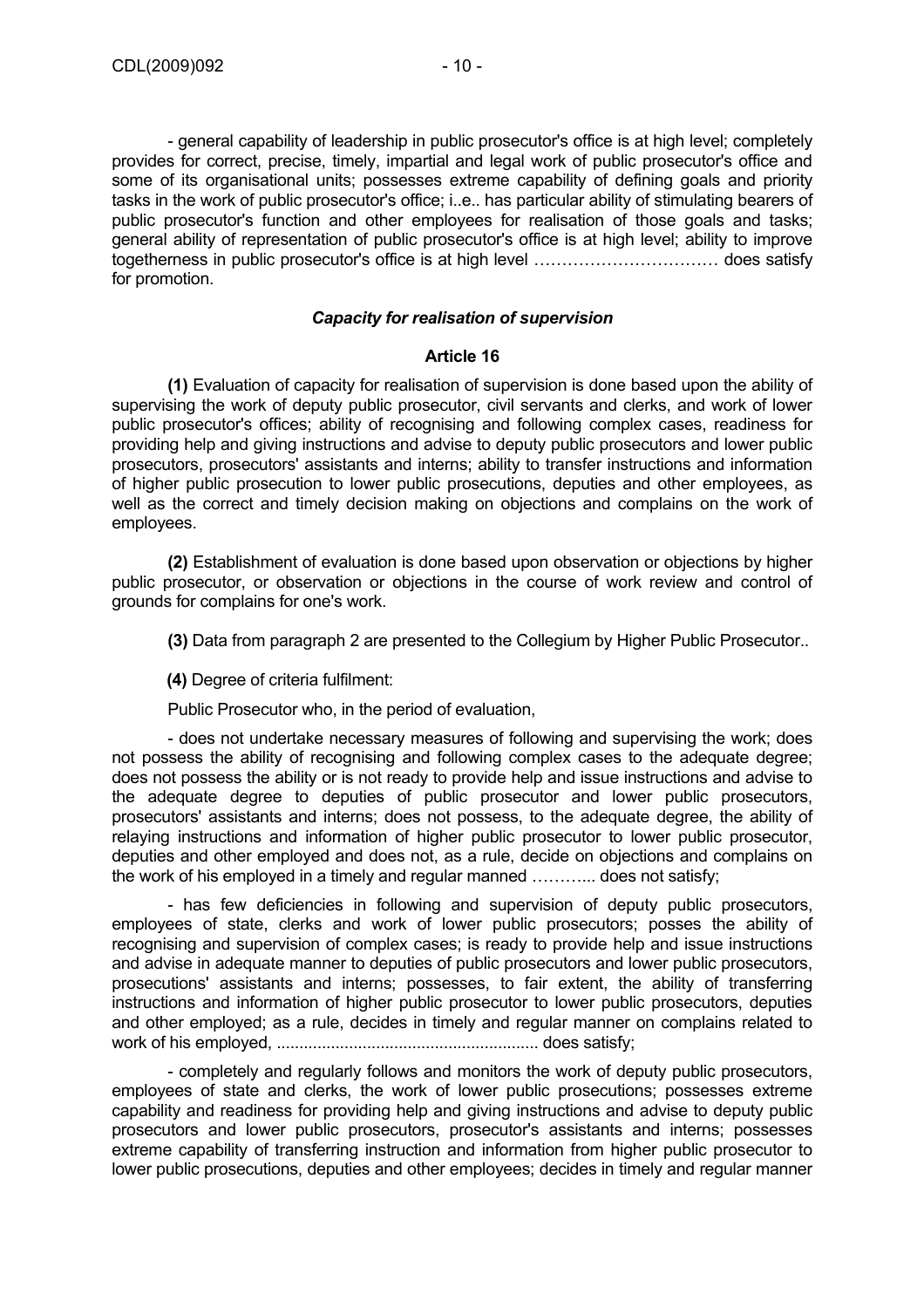on objections and complains related to the work of his employed …………….... does satisfy for promotion.

# *Capacity for improvement of work of the Public Prosecutor's Office*

#### **Article 17**

**(1)** Evaluation of capacity for improvement of work of public prosecutor's office is done based upon: use of most efficient methods and technical means in the administrative functioning; capacity of steering the employees towards the use of new and information technologies; capacity of steering of supervision and studying of public prosecution and court practice and transfer of changes in court practice; capacity of modifying the work and procedures of deputy public prosecutor, lower prosecutors and prosecutors' assistants in the application of law and other regulation; undertaking measures in order to build expert capacities of bearers of public prosecutor's function and others employees within the public prosecutor's office; and, particularly, organising of expert education of bearers of public prosecutor's function and the employed within the public prosecutor's office, etc.

**(2)** Degree of criteria fulfilment:

Public Prosecutor who, in the period of evaluation,

- to the insufficient degree stimulates the use of most efficient methods and technical means in administrative activities; does not steer the employees towards the use of new and information technologies, supervision and study of public prosecutors' and court practice and transfer of changes in legal comprehension of court; does not stimulate modification of work procedures subject to implementation of law and other regulation; is not ready to sufficient degree to undertake measures to build expert capacity of bearers of public prosecutor's function and others employed within the public prosecution; and, particularly organisation of expert education of bearers of public prosecutor's function and employed within the public prosecutor's office …………….. does not satisfy.

- as a rule, helps in use of most efficient methods and technical means in the administrative activities; steers the employees towards the use of new and information technologies; possesses capacity of steering the supervision and study of public prosecutors' and court practice and transfer of changes in legal comprehension of court; provides the modification of work procedures and actions of lower staff in the implementation of law and other regulation; undertakes measures to build expert capacity of bearers of public prosecutor's function and others employed within the public prosecution; and, particularly organisation of expert education of bearers of public prosecutor's function and employed within the public prosecutor's office …………….…. does satisfy;

 - stimulates the use of most efficient methods and technical means in the administrative activities; has pronounced capacity and readiness to steer the employees towards the use of new and information technologies, to steer the supervision and study of public prosecutors' and court practice and transfer of changes in legal comprehension of court, modification of work procedures and actions of lower staff in the implementation of law and other regulation; is extremely ready to undertake measures to build expert capacity of bearers of public prosecutor's function and others employed within the public prosecution; and, is particularly devoted to organisation of expert education of bearers of public prosecutor's function and employed within the public prosecutor's office ………………... does satisfy for promotion.

# *Capacity of crisis situation management*

#### **Article 18**

**(1)** Evaluation of capacity of crisis situation management is done based upon: capacity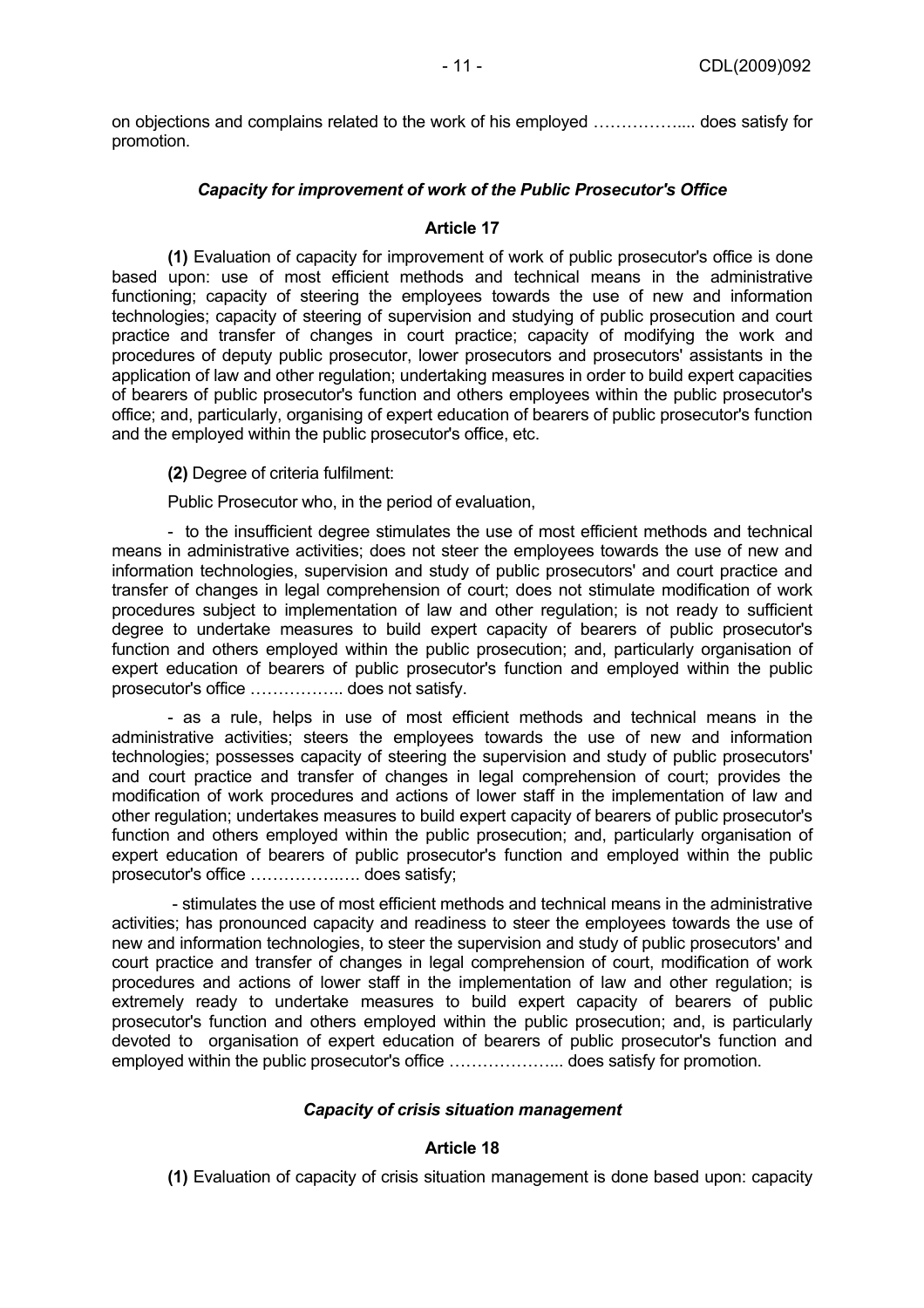of timely and rightful decision making when urgent situations demand; skill in mediation between the employees in conflict situation; capacity of representing the office in public in situations when trust into work of public prosecutor's office is endangered; capacity of expressing professional integrity in crisis situation, etc.

**(2)** Degree of criteria fulfilment:

Public Prosecutor who, in the period of evaluation,

- to the insufficient degree demonstrates: capacity of management in crisis situations and of timely and rightful decision making when urgent situations demand; skill in mediation between the employed in conflict situation; capacity of representing the office in public in situations when trust into work of public prosecutor's office is endangered; capacity of expressing professional integrity in crisis situation ……………….. does not satisfy.

- as a rule, demonstrates capacity of management in crisis situations and of timely and rightful decision making when circumstances demand; demonstrates skill in mediation between the employees in conflict situation; is able to represent the office in public in situations when trust into work of public prosecutor's office is endangered and has capacity of expressing professional integrity in crisis situation ……………..… does satisfy;

- demonstrates special capacity of: management in crisis situations and of timely and rightful decision making when circumstances demand; demonstrates skill in mediation between the employees in conflict situation; is able to represent the office in public in situations when trust into work of public prosecutor's office is endangered and has capacity of expressing professional integrity in crisis situation ……………….… satisfies for promotion.

# *Evaluation of public prosecutor to whom the cases are assigned*

### **Article 19**

**(1)** Public prosecutor to whom the cases are assigned for work is evaluated also based upon the criteria of evaluation for deputy public prosecutors.

 **(2)** In the course of evaluation prevailing grounds come from criteria of evaluation for public prosecutors.

#### *Worthiness of Public Prosecutor*

#### **Article 20**

**(1)** Evaluation of worthiness of Public Prosecutor is done in the manner provided by Article 13 of the Rules.

# **Chapter IV**

#### **Evaluation of special categories of bearers of public prosecutor's function**

# *Evaluation of bearer of public prosecutor's function who acts as second instance within the District Public Prosecutor's Office*

# **Article 21**

**(1)** For the bearer of public prosecutor's function within the District Public Prosecution Office, who is partially or completely engaged in the second instance cases, provisions of this Rules of Procedure will be adequately applied, those valid for bearer of public prosecutor's function, starting with average standard of decisions rendered per bearer of public prosecutor's function in the respective type of cases.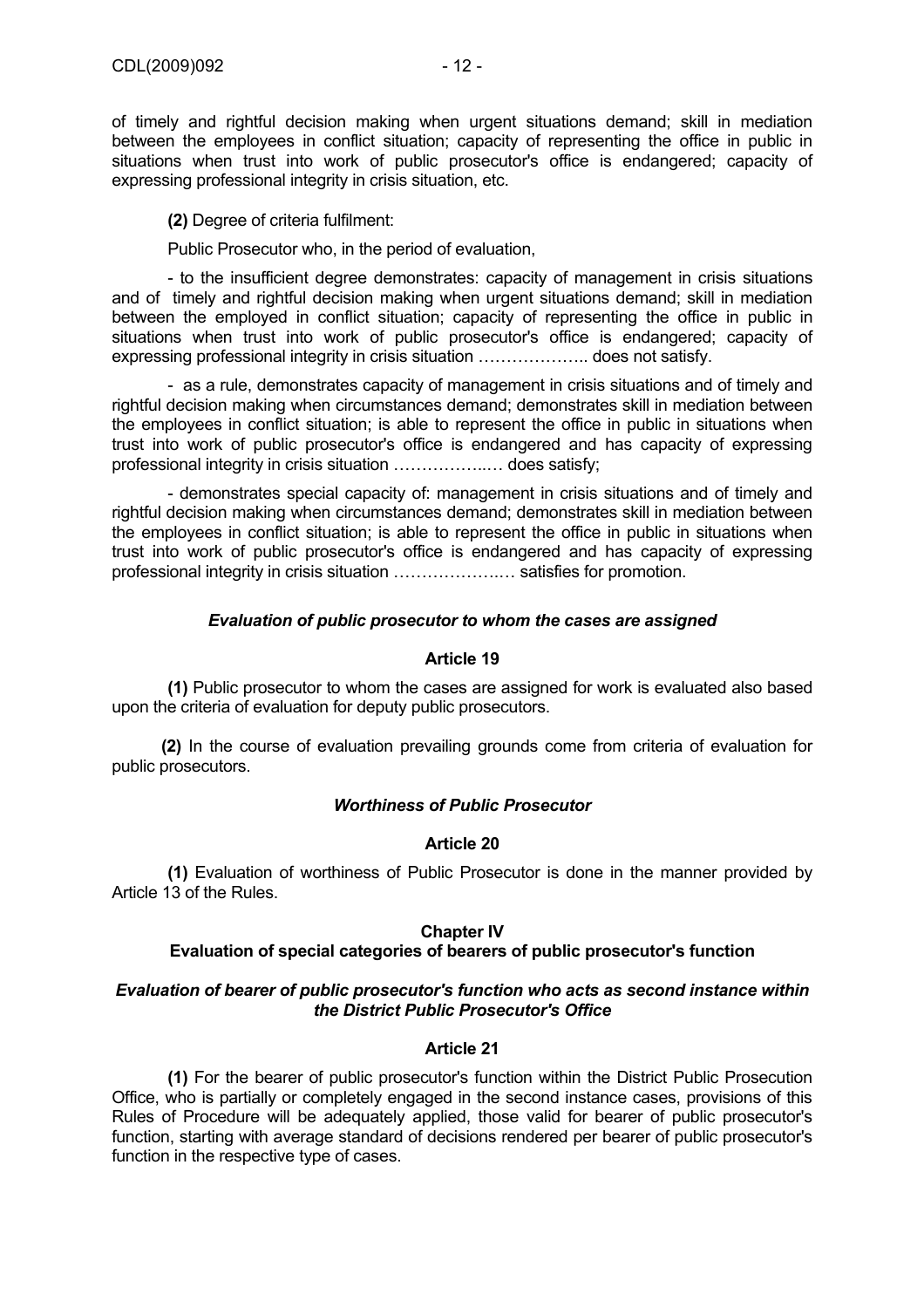**(2)** Decision rendered in the sense of paragraph 1 of this Article is the qualified motion for court's decision on appeal or refrain from appeal by lower prosecutor.

# *Evaluation of Deputy Republic Public Prosecutor and bearers of Public Prosecutor's function in special prosecutions*

#### **Article 22**

**(1)** Evaluation of Deputy Republic Public Prosecutor and bearer of public prosecutor's function from the Office of the War Crimes Prosecutor, Special Department of District Public Prosecution in Belgrade for Organised Crime, and Special Department of District Public Prosecution in Belgrade for High Tech Crime is done pursuant to regulations of these Rules that are valid for bearers of public prosecutor's function.

**(2)** The State Prosecutorial Council will, in special Rules of Procedure, provide for ways of additional evaluation for certain complex cases, demonstrated particular expertise or capability or demonstrated knowledge from particular areas in the course of evaluation of work of Deputy Republic Public Prosecutor and bearers of public prosecutor's function within special prosecutorial departments, in relevance to specific matter that is subject of work in those prosecution offices.

#### **Chapter V**

# **Establishment of qualification, competence and worthiness of prosecutors' assistants**

# *Provision of opinion*

# **Article 23**

**(1)** When proposing candidates for public prosecutor's function, the State Prosecutorial Council establishes qualification, competence and worthiness of prosecutors' assistants.

**(2)** Establishment of qualification, competence and worthiness is done based upon data obtained from public prosecutor's office where a prosecutor's assistant is employed, or from the Republic Public Prosecution for the advisor.

**(3)** The Public Prosecutor provides opinion after obtaining the opinion from Deputy Public Prosecutor the prosecution assistant is working with, taking into account grades obtained at university, duration of study, grade obtained at Bar Association test, participation in training, specialist studies and courses completed, scientific and expert papers published, academic titles, evaluation of work as well as the demonstrated qualification in performance of tasks rendered.

**(4)** Evaluation of worthiness of prosecutors' assistants is done in a manner provided by Article 13 of the Rules.

# **Chapter VI**

# **Establishment of qualification, competence and worthiness of candidates from other bodies and organisations**

# *Provision of opinion*

#### **Article 24**

**(1)** When proposing candidates from other bodies and organisation, for the function of public prosecutor, the State Prosecutorial Council establishes qualification, competence and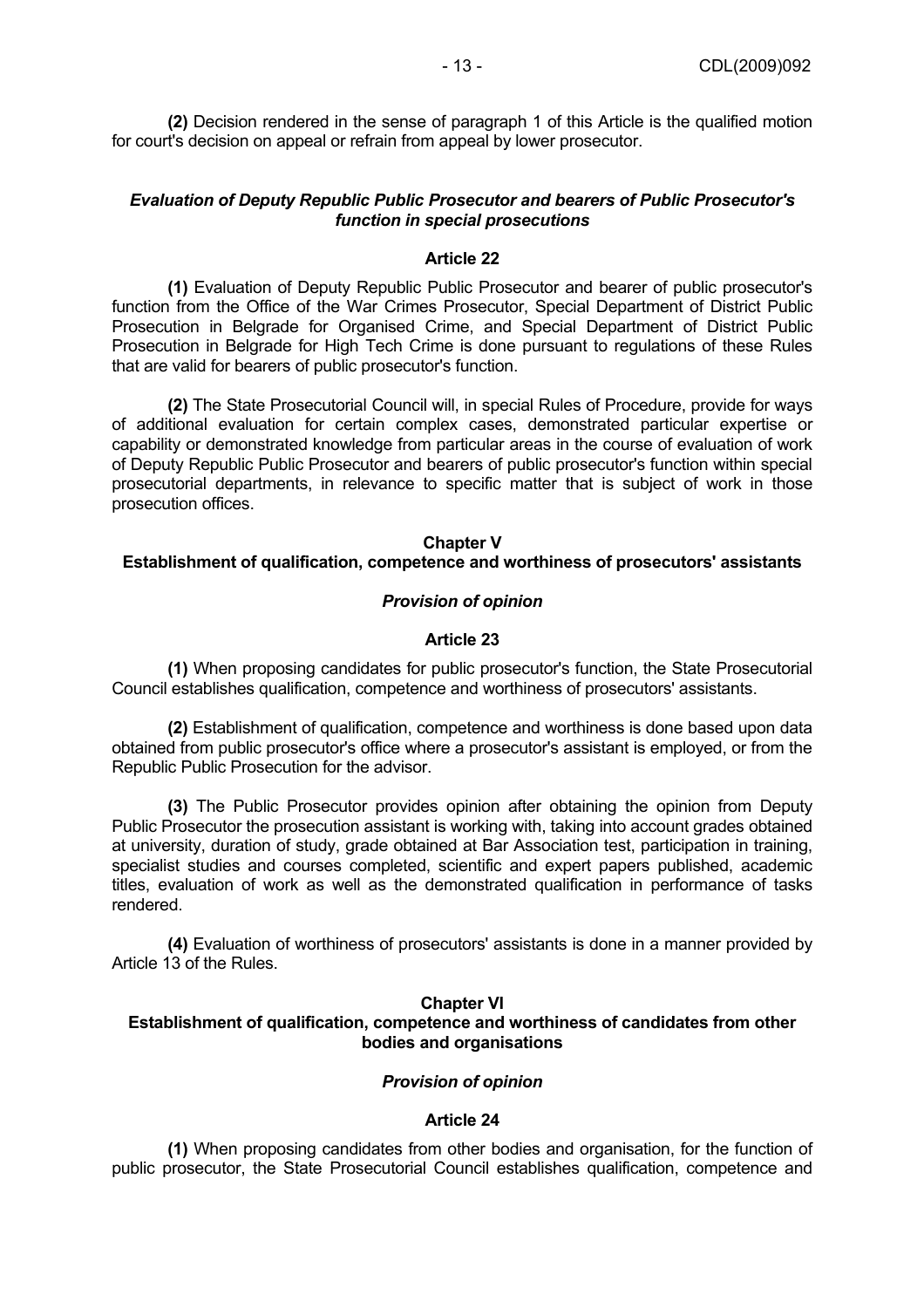worthiness.

**(2)** Establishment of qualification, competence and worthiness is done based upon data and opinion obtained from bodies and organisations the candidate worked at within legal line of work.

**(3)** Qualification and competence of a candidate is specially confirmed based upon the control test results dealing with qualification and competence of candidate to perform the function of public prosecutor.

**(4)** The State Prosecutorial Council will, in a separate ruling, define the contents of the test for control of qualification and competence, as well as the process of evaluation.

**(5)** Apart from the data from paragraph 2, the data on candidate are also collected dealing with work he/she was at, grades obtained at university, duration of study, evaluation of work if he/she worked as civil servant, work engagement and achieved updating; grade obtained at Bar Association test, specialist studies and courses completed, scientific and expert papers published from relevant areas, academic titles from relevant area.

**(6)** Opinion from paragraph 2 contains evaluation of demonstrated qualification, competence and worthiness of candidate in performing the tasks entrusted with.

**(7)** Data and opinion on candidate judge and judge assistant the State Prosecutorial Council obtains from the president of the court a candidate works with, while for candidates from public attorney's office it is obtained from the Public Attorney.

**(8)** Data and opinion on a candidate from the ranks of lawyers the State Prosecutorial Council obtains from the Bar Association of Serbia.

#### **Chapter VII**

#### **Procedure for establishment of qualification, competence and worthiness of candidates who are, on the day of the constitution of the State Prosecutorial Council, bearers of the public prosecutor's function**

# *Establishment of qualification, competence and worthiness of candidates from the rank of Public Prosecutors*

#### **Article 25**

 **(1)** Opinion on qualification and competence of the candidates from the rank of Public Prosecutors is determined according to the opinion of the Collegium of the public prosecutor's office where the Public Prosecutor performs his function.

**(2)** Apart from the Collegium from paragraph 1 of this article, immediately higher Public Prosecutor is providing his opinion on qualification and competence of candidates from the rank of Public Prosecutors.

**(3)** If the opinion of the immediately higher Public Prosecutor in relation to qualification and competence of candidates from the rank of Public Prosecutors is in accordance with the opinion of the Collegium from paragraph 1 of this article, a joint opinion is submitted to the State Prosecutorial Council.

**(4)** If the opinion of the immediately higher Public Prosecutor in relation to qualification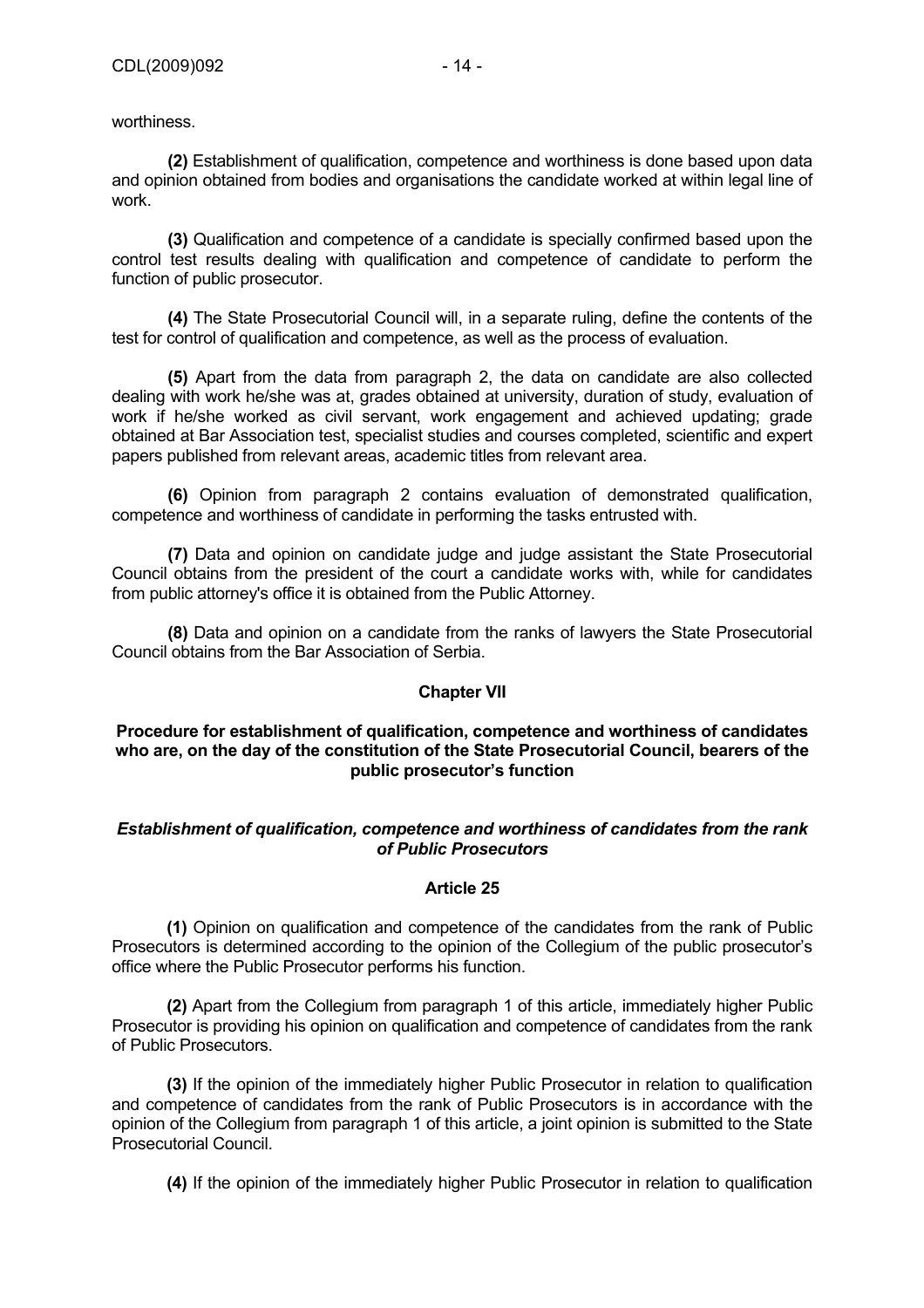and competence of candidates from the rank of Public Prosecutors is not in accordance with the opinion of the Collegium from paragraph 1 of this article, both opinions are separately submitted to the State Prosecutorial Council, which shall form its opinion after reviewing the whole file.

**(5)** It is presumed that the candidates from the rank of Public Prosecutors are worthy of performing public prosecutor's function, unless the contrary is established. The State Prosecutorial Council may, *ex officio*, determine the unworthiness of a candidate if there is reasonable doubt indicating that a candidate is not worthy.

#### *Establishment of qualification, competence and worthiness of candidates from the rank of Deputy Public Prosecutors*

#### **Article 26**

 **(1)** Opinion on qualification and competence of the candidates from the rank of Deputy Public Prosecutors is determined according to the opinion of the Collegium of the public prosecutor's office where the Deputy Public Prosecutor performs his function.

**(2)** Apart from the Collegium from para. 1 of this article, Public Prosecutor is providing his opinion on qualification and competence of candidates from the rank of Deputy Public Prosecutors.

**(3)** If the opinion of Public Prosecutor in relation to qualification and competence of candidates from the rank of Deputy Public Prosecutors is in accordance with the opinion of the Collegium from para. 1 of this article, a joint opinion is submitted to the State Prosecutorial Council.

**(4)** If the opinion of the Public Prosecutor in relation to qualification and competence of candidates from the rank of Deputy Public Prosecutors is not in accordance with the opinion of the Collegium from paragraph 1 of this article, both opinions are separately submitted to the State Prosecutorial Council, which shall form its opinion after reviewing the whole file.

**(5)** It is presumed that the candidates from the rank of Deputy Public Prosecutors are worthy of performing public prosecutor's function, unless the contrary is established. The State Prosecutorial Council may, *ex officio*, determine the unworthiness of a candidate if there is reasonable doubt indicating that a candidate is not worthy.

#### *Opinion of the Collegium*

# **Article 27**

**(1)** Collegium provides opinion on qualification and competence of bearer of public prosecutor's function based upon the evaluation pursuant to descriptive criteria from the anonymous survey and evaluation provided based upon the data on efficiency in proceedings for those Deputy Public Prosecutors, or Public Prosecutors, to whom the cases were assigned.

**(2)** In the environments where language of ethnic minority is in official use in court, Collegium is obliged to provide the State Prosecutorial Council with, apart from opinion on candidate, data on familiarisation of expert legal terminology in the ethnic minority language, pursuant to Article 82 paragraph 2 of the Law on Public Prosecution.

**(3)** Collegium of Public Prosecution Office, prior to providing the opinion on a candidate, can obtain other data of facts that can be of relevance for passing the opinion.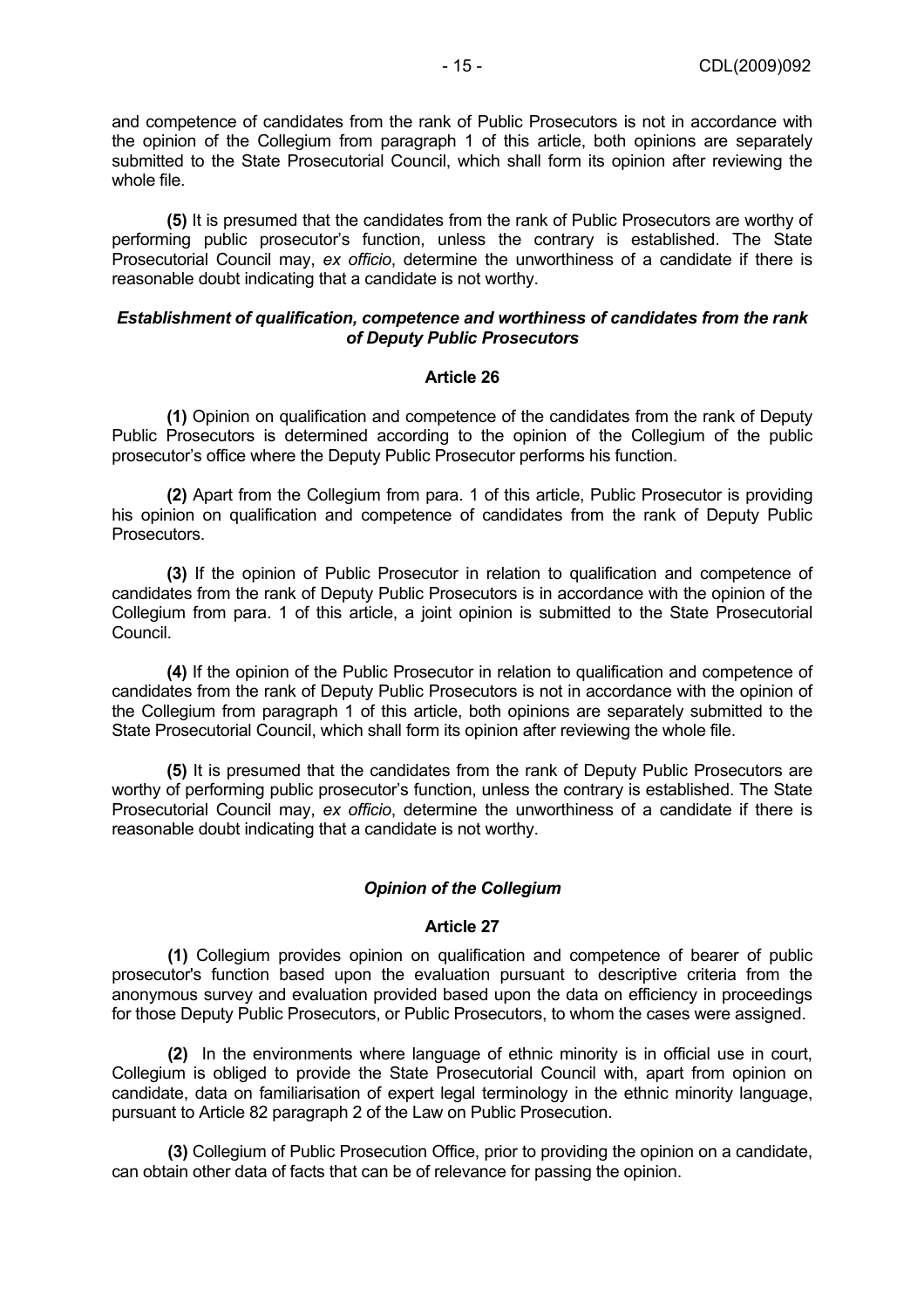**(4)** Immediately higher Public Prosecutor and the Public Prosecutor are obliged to provide the Collegium of Public Prosecution Office the data of importance for provision of opinion on a candidate.

 **(5**) In those Public Prosecution Offices where the Collegium is consisted of less than five bearers of public prosecutor's function, questionnaires submitted directly to the State Prosecutorial Council in a manner which ensures the secrecy of their content, shall be considered as the opinion of the Collegium.

### *Participation in procedure*

# **Article 28**

**(1)** The process of providing opinion of Collegium does not include the bearer of public prosecutor's function whose work is evaluated.

# *Manner of establishment of the opinion*

#### **Article 29**

**(1)** Collegium of Public Prosecutor's Office prepares a report, on the basis of the results of anonymous survey, after which he provides an opinion.

**(2)** Members of Collegium conduct a simultaneous survey, using questionnaire which offers answers for degree of fulfilment of each of the criteria.

**(3)** Report on conducted survey comprises the total number of grades such as "does not satisfy", "does satisfy" and "satisfies for promotion" for each of the criteria.

**(4)** Collegium provides its opinion on qualification and competence of the candidate's work to the State Prosecutorial Council, with the final assessment if the candidate does not satisfy, does satisfy or satisfies for promotion.

**(5)** Collegium cannot grade a Deputy Public Prosecutor with "satisfies for promotion", if he was graded with "does not satisfy", according to the criteria of efficiency in performance or manifested qualification.

**(6)** Public Prosecutor's opinion on candidate's qualification and competence can also be based on the data from the official record.

 **(7)** Public Prosecutor's opinion shall contain a final assessment, which has to be elaborated.

# *Collecting the data*

#### **Article 30**

**(1)** If necessary, the Collegium of public prosecutor's office, prior to providing its opinion on a candidate, can obtain other data on facts of relevance for providing an opinion.

**(2)** Immediately higher Public Prosecutor and the Public Prosecutor are obliged to provide data of importance for provision of opinion, or proposal and election of candidates, to the Collegium of public prosecutor's office or the State Prosecutorial Council.